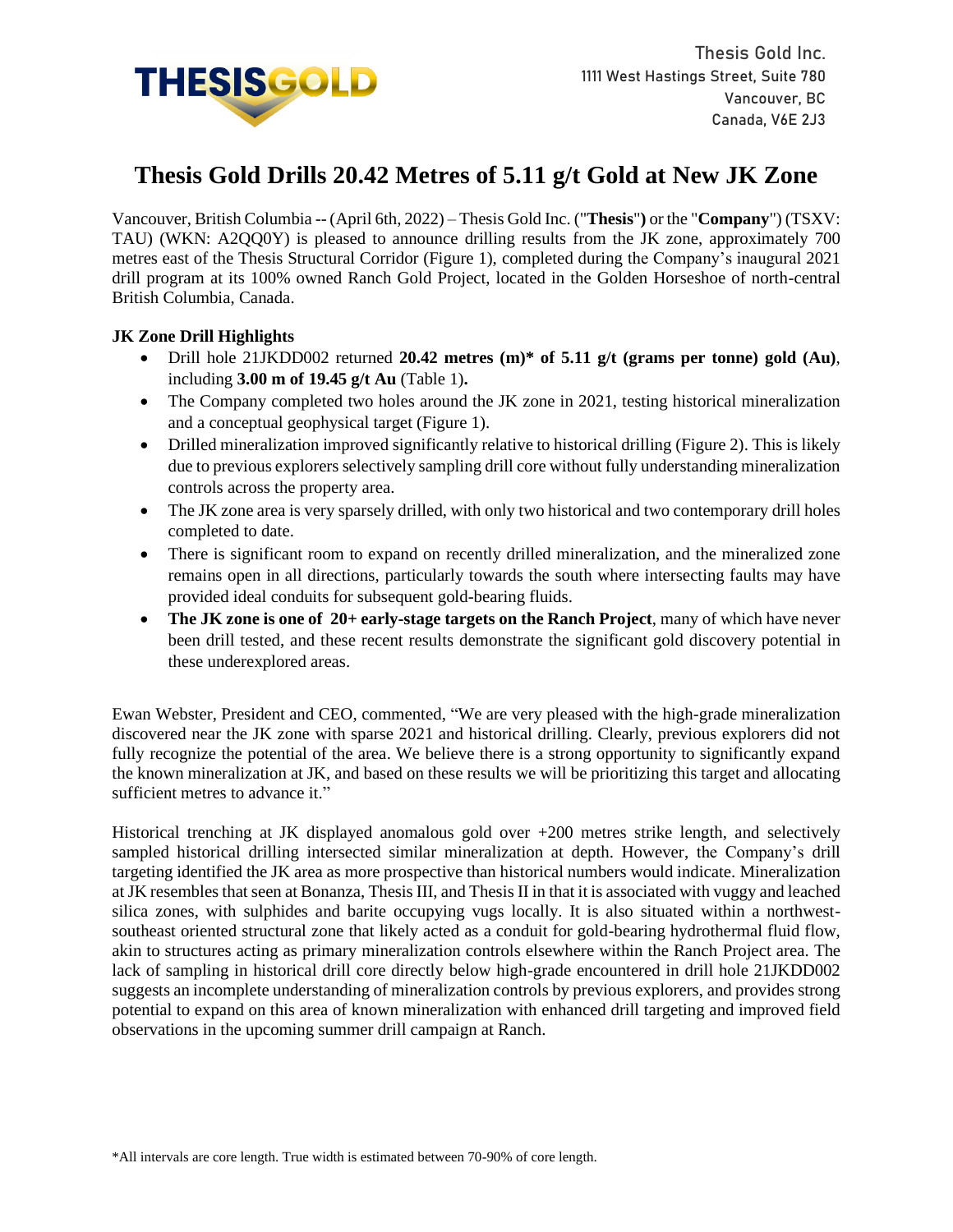

**Figure 1:** A. Plan map of the underexplored JK area, with 2021 and historical drill collars, simplified structural interpretation, and inset map denoting the location of the JK area within the Ranch Project area.



**Figure 2:** Cross-section including 21JKDD002 showing logged alteration with gold assay histograms.

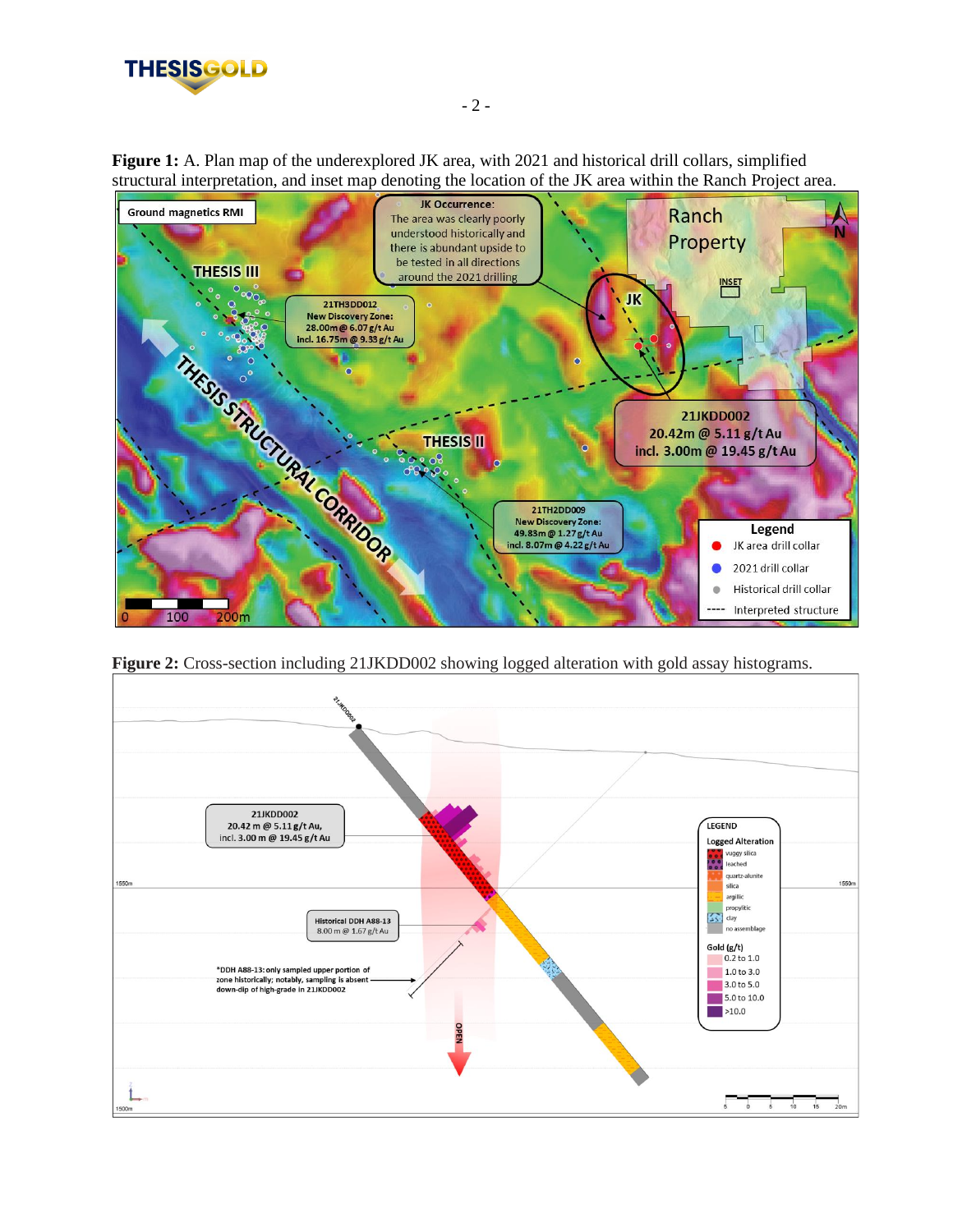

| <b>Drillhole</b> |       | From (m) | To (m) | Interval $(m)^*$ | Au $(g/t)$ |
|------------------|-------|----------|--------|------------------|------------|
| 21JKDD001        |       | 27.20    | 33.50  | 6.30             | 0.61       |
| 21JKDD002        |       | 24.58    | 45.00  | 20.42            | 5.11       |
|                  | incl. | 29.00    | 32.00  | 3.00             | 19.45      |

- 3 -

**Table 1:** Drill core assay results from the JK zone.

\*Intervals are core-length. True width is estimated between 70-90% of core length.

### **Quality Assurance and Control**

Results from samples were analyzed at ALS Global Laboratories (Geochemistry Division) in Vancouver, Canada (an ISO/IEC 17025:2017 accredited facility). The sampling program was undertaken by Company personnel under the direction of Rob L'Heureux, P.Geol. A secure chain of custody is maintained in transporting and storing of all samples. Gold was assayed using a fire assay with atomic emission spectrometry and gravimetric finish when required  $(+10 \text{ g/t}$  Au). Drill intervals with visible gold were assayed using metallic screening. Rock chip samples from outcrop/bedrock are selective by nature and may not be representative of the mineralization hosted on the project.

The technical content of this news release has been reviewed and approved by Michael Dufresne, M.Sc, P.Geol., P.Geo., a qualified person as defined by National Instrument 43-101.

On behalf of the Board of Directors **Thesis Gold Inc.**

*"Ewan Webster"*

Ewan Webster Ph.D., P.Geo. President, CEO, and Director

#### **About Thesis Gold Inc.**

Thesis Gold is a mineral exploration company focused on proving and developing the resource potential of the 17,832-hectare Ranch Gold Project located in the "Golden Horseshoe" area of northern British Columbia, approximately 300 km north of Smithers, B.C. For further details about the Ranch Gold Project and the 2021 drill program, please click here and watch the videos on the project.

#### **For further information or investor relations inquiries, please contact:**

**Dave Burwell** Vice President The Howard Group Inc. Email: dave@howardgroupinc.com Tel: 403-410-7907 Toll Free: 1-888-221-0915